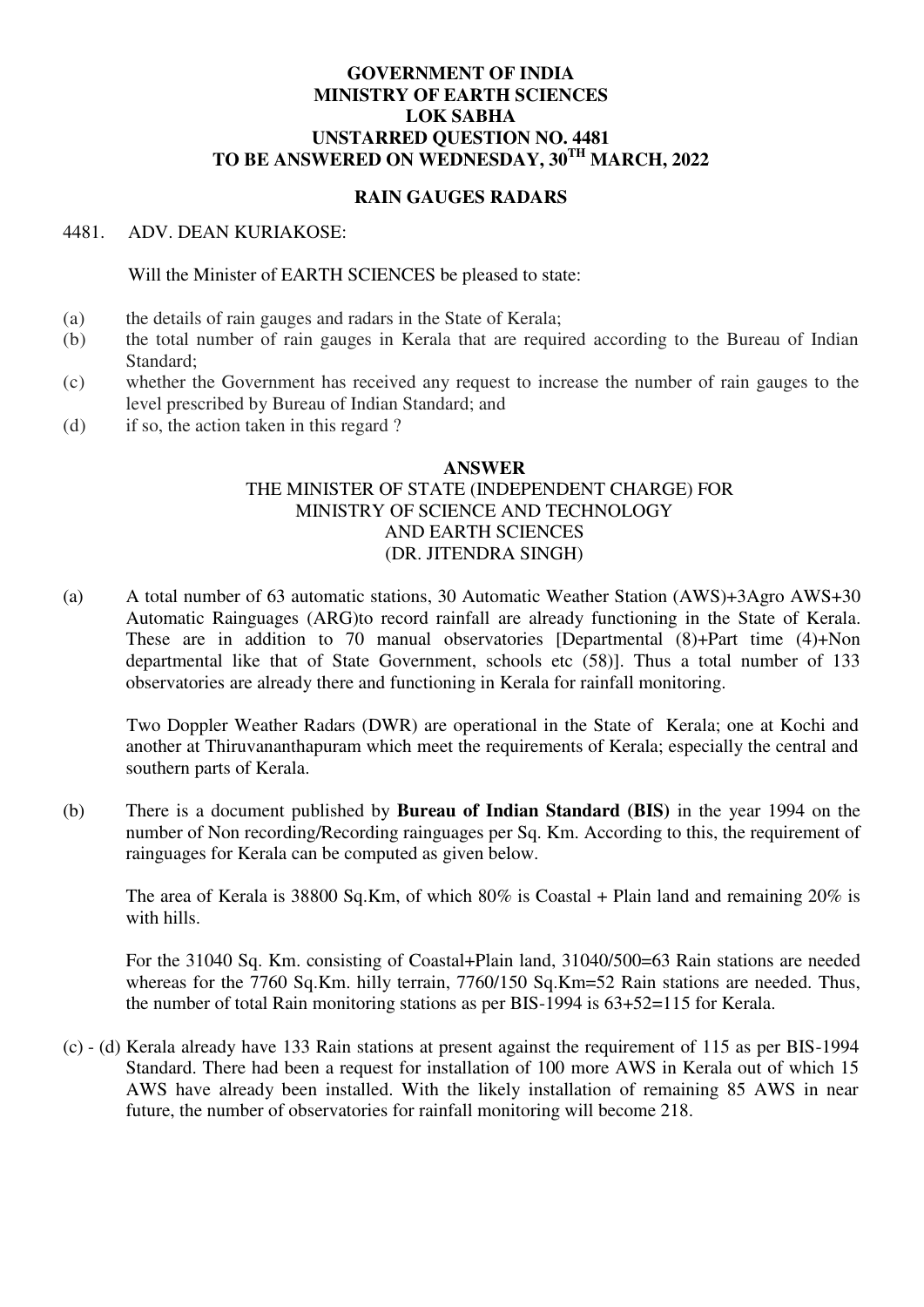## **Annexure**

# **Automatic Rain Guage (ARG) Network functioning over Kerala and Lakshdweep.**

| <b>Nature of</b><br><b>Observatory</b> | <b>Name of station</b> | <b>Number</b> | <b>Location list/</b><br>Type/<br><b>Class</b> | <b>Departmental/Non-</b><br>departmental/Part-<br>time | <b>Functioning</b> |
|----------------------------------------|------------------------|---------------|------------------------------------------------|--------------------------------------------------------|--------------------|
| <b>ARG</b>                             | 1. Airport(Chakka)     | 55CDE7EA      | $11.41^{\circ}N$<br>$75.93$ <sup>o</sup> E     | Departmental                                           | Functioning        |
|                                        | 2. Alappuzha           | 55CE401C      | $9.49^{\circ}$ N<br>$76.31^{\circ}E$           | Departmental                                           | Functioning        |
|                                        | 3. Anakayam            | 55CDFA4E      | $11.09^{\circ}N$<br>$76.11^{\circ}E$           | Departmental                                           | Functioning        |
|                                        | 4. Anchal              | 55CE536A      | $8.93^{\circ}N$<br>$76.92$ <sup>°</sup> E      | Departmental                                           | Functioning        |
|                                        | Cheruthazham<br>5.     | 55CE7586      | $12.06^{\circ}N$<br>$75.25^{\circ}$ E          | Departmental                                           | Functioning        |
|                                        | Chimoni<br>6.          | 55CE368C      | $10.44^{\circ}$ N<br>$76.46^{\circ}$ E         | Departmental                                           | Functioning        |
|                                        | Enamakkal<br>7.        | 55E95E62      | $10.5^{\circ}$ N<br>$76.1^{\circ}E$            | Departmental                                           | Functioning        |
|                                        | Erimayur<br>8.         | 55CE0DC4      | $10.65^{\circ}$ N<br>76.4617°E                 | Departmental                                           | Functioning        |
|                                        | Kanjirapuzha<br>9.     | 55CE1060      | $10.99^{\circ}$ N<br>$76.53^{\circ}E$          | Departmental                                           | Functioning        |
|                                        | 10. Keerampara         | 55CE25FA      | $10.1^{\circ}$ N<br>76.6672°E                  | Departmental                                           | Functioning        |
|                                        | 11. Konni              | 55CD3182      | $9.23^{\circ}N$<br>$76.87^{\circ}$ E           | Departmental                                           | Functioning        |
|                                        | 12. Mattanur           | 55CDE938      | $11.91^{\circ}N$<br>$75.56^{\circ}$ E          | Departmental                                           | Functioning        |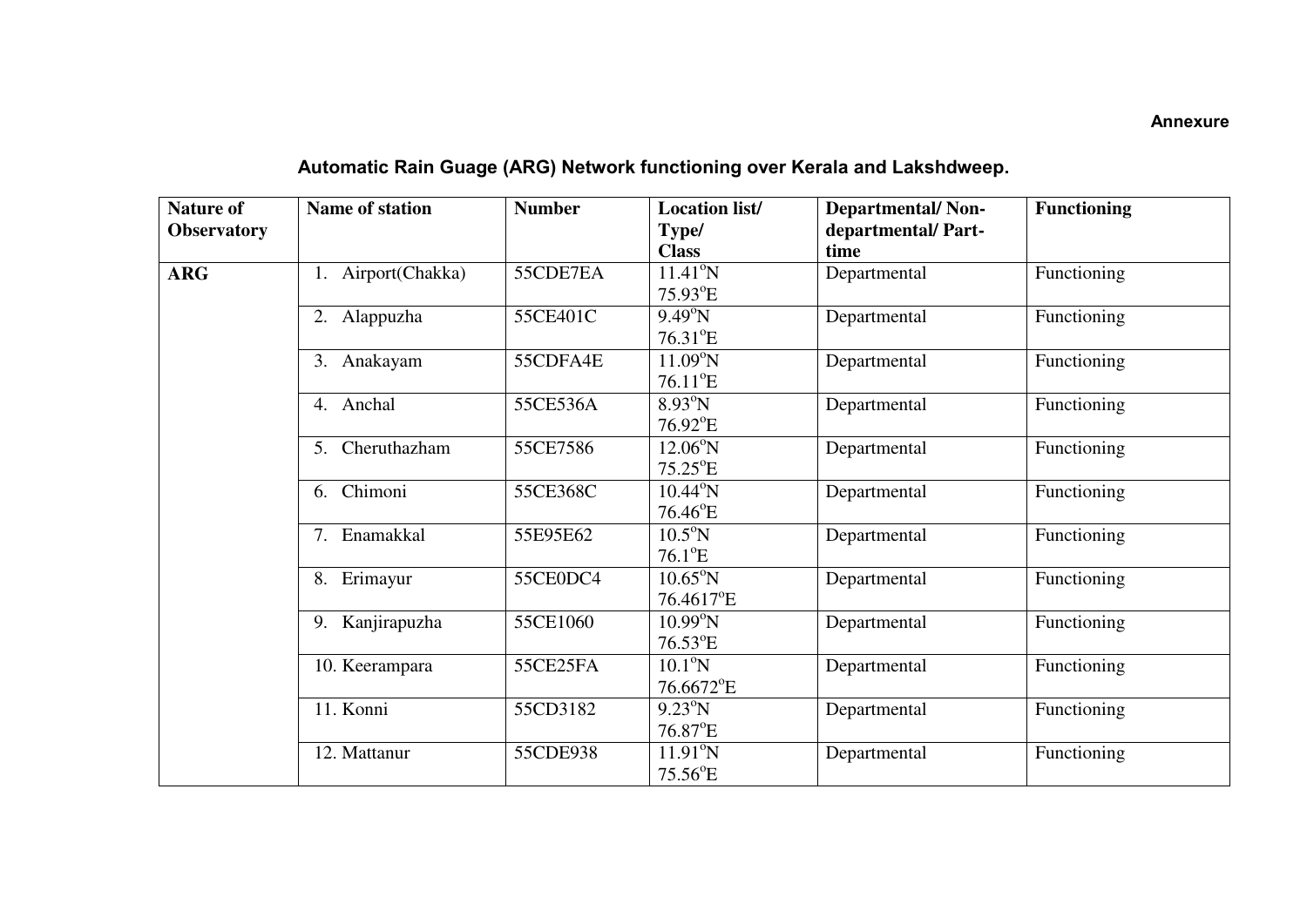| 13. Muvattupuzha  | 55E9652A | $9.99^{\circ}N$          | Departmental | Functioning |
|-------------------|----------|--------------------------|--------------|-------------|
|                   |          | $76.56$ <sup>o</sup> E   |              |             |
| 14. Meenangadi    | 55CE0316 | $11.66^{\circ}N$         | Departmental | Functioning |
|                   |          | $76.16$ <sup>°</sup> E   |              |             |
| 15. Meenkara      | 55CE1EB2 | $10.61^{\circ}$ N        | Departmental | Functioning |
|                   |          | $76.79^{\circ}E$         |              |             |
| 16. Neeleswaram   | 55E96BF8 | $10.18^{\circ}$ N        | Departmental | Functioning |
|                   |          | $76.46^{\circ}$ E        |              |             |
| 17. Palluruthy    | 55CE4ECE | $9.9264^{\circ}N$        | Departmental | Functioning |
|                   |          | $76.2621$ <sup>o</sup> E |              |             |
| 18. Panniyoor     | 55CE6822 | $12.08^{\circ}$ N        | Departmental | Functioning |
|                   |          | $75.35$ <sup>o</sup> E   |              |             |
| 19. Peringamala   | 55E9788E | $8.75^{\circ}$ N         | Departmental | Functioning |
|                   |          | $77.04$ <sup>o</sup> E   |              |             |
| 20. Perumkadavila | 55CD2C26 | $8.44^{\circ}$ N         | Departmental | Functioning |
|                   |          | $77.11^{\circ}E$         |              |             |
| 21. Thenmala      | 55CE5DB8 | $8.95^{\circ}$ N         | Departmental | Functioning |
|                   |          | $77.06$ <sup>o</sup> E   |              |             |
| 22. Vazhakunnam   | 55CE385E | $9.34^{\circ}N$          | Departmental | Functioning |
|                   |          | $76.73$ <sup>°</sup> E   |              |             |
| 23. Vilangankunnu | 55CE7B54 | $10.55^{\circ}$ N        | Departmental | Functioning |
|                   |          | $76.16^{\circ}$ E        |              |             |
| 24. Vyanthala     | 55CE66F0 | $10.26^{\circ}$ N        | Departmental | Functioning |
|                   |          | $76.29$ <sup>°</sup> E   |              |             |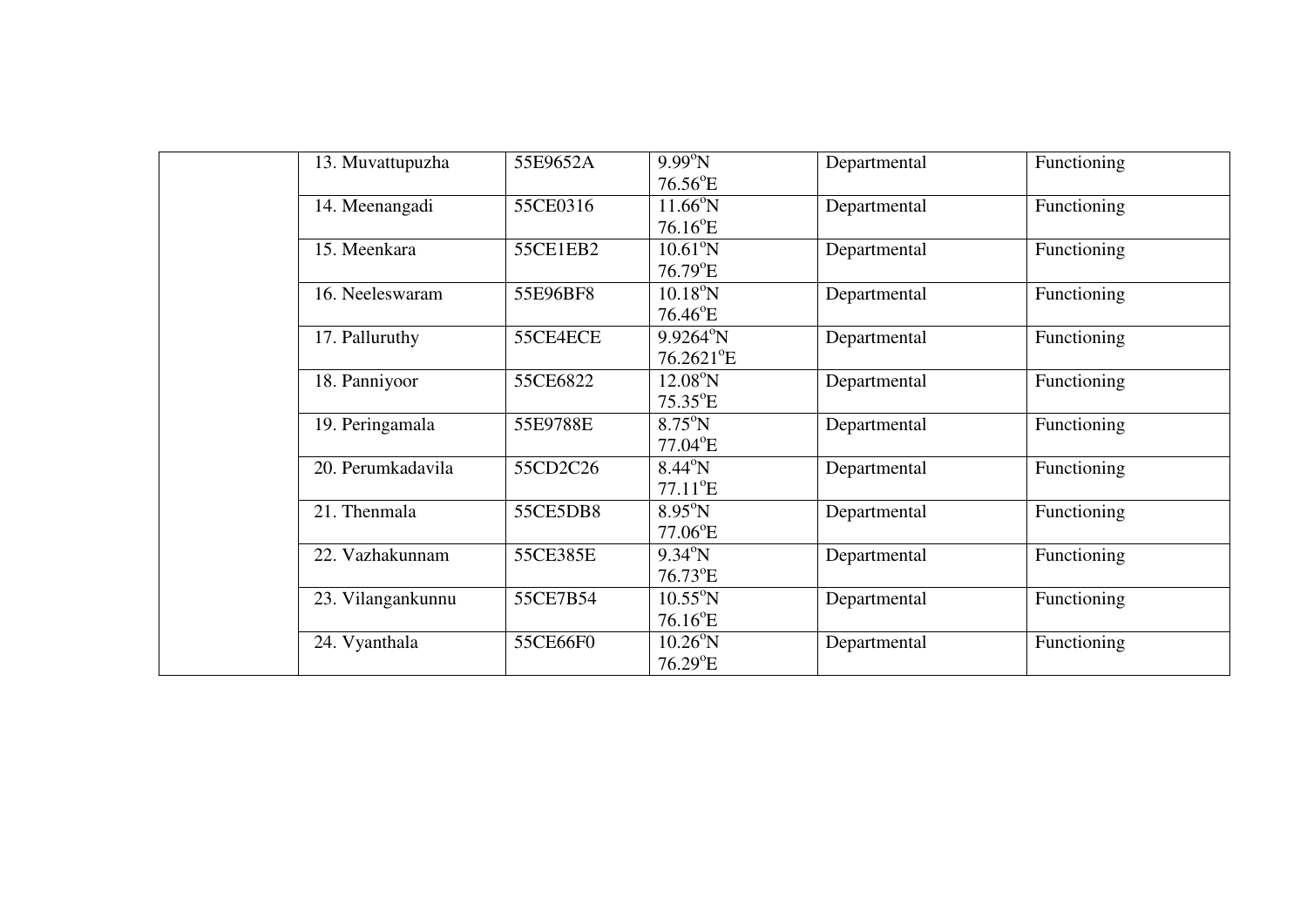| Sl. No | <b>Station</b>   | <b>District</b>    | Latitude (In Decimal | <b>Longitude (In Decimal</b> | <b>Status</b> |
|--------|------------------|--------------------|----------------------|------------------------------|---------------|
|        |                  |                    | Degree)              | Degree)                      |               |
| 1.     | Neyyattinkara    | Thiruvananthapuram | 8.383333             | 77.083333                    | Functional    |
| 2.     | Nedumangad       |                    | 8.6                  | 77                           | Functional    |
| 3.     | Varkala          |                    | 8.737868             | 76.716336                    | Functional    |
| 4.     | Aryankavu        | Kollam             | 8.9833               | 77.1667                      | Functional    |
| 5.     | Kollam Rly       |                    | 8.8833               | 76.6                         | Functional    |
| 6.     | Kurudamannil     | Pathanamthitta     | 9.353279             | 76.736755                    | Functional    |
| 7.     | Konni            |                    | 9.23                 | 76.87                        | Functional    |
| 8.     | Kayamkulam       | Alappuzha          | 9.183333             | 76.5                         | Functional    |
| 9.     | Haripad          |                    | 9.283333             | 76.45                        | Functional    |
| 10.    | Kayamkulam_Agri  |                    | 9.17                 | 76.52                        | Functional    |
| 11.    | Cherthala        |                    | 9.7                  | 76.333333                    | Functional    |
| 12.    | Chengannur       |                    | 9.316667             | 76.616667                    | Functional    |
| 13.    | Mavelikkara      |                    | 9.25                 | 76.533333                    | Functional    |
| 14.    | Mancompu         |                    | 9.443023             | 76.424492                    | Functional    |
| 15.    | Vaikom           | Kottayam           | 9.75                 | 76.4                         | Functional    |
| 16.    | Kozha            |                    | 9.75                 | 76.566667                    | Functional    |
| 17.    | Kanjirappally    |                    | 9.55727              | 76.789435                    | Functional    |
| 18.    | Kumarakam        |                    | 9.617545             | 76.430095                    | Functional    |
| 19.    | MunnarKseb       | Idukki             | 10.1                 | 77.0667                      | Functional    |
| 20.    | Thodupuzha       |                    | 9.8333               | 76.6667                      | Functional    |
| 21.    | Myladumpara_Agri |                    | 9.1333               | 77.0333                      | Functional    |
| 22.    | Idukki           |                    | 9.8333               | 76.9167                      | Functional    |
| 23.    | Peermade         |                    | 9.5667               | 76.9833                      | Functional    |

## **Details of District Rainfall Monitoring Scheme (DRMS) stations**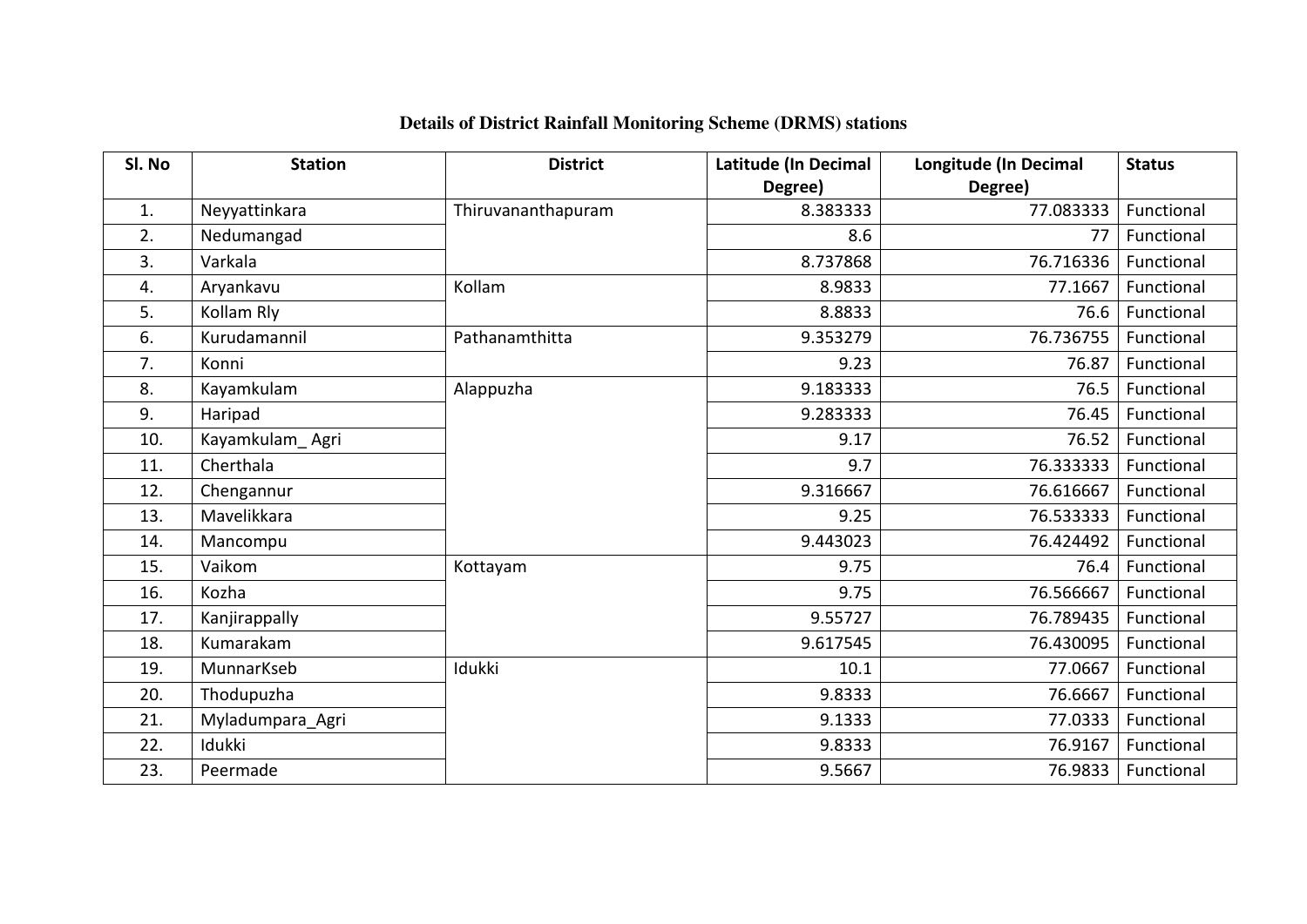| 24. | Piravom         | Ernakulam  | 9.8       | 76.4667   | Functional |
|-----|-----------------|------------|-----------|-----------|------------|
| 25. | Perumbavur      |            | 10.1167   | 76.4833   | Functional |
| 26. | AlwayePwd       |            | 10.1167   | 76.35     | Functional |
| 27. | Ernakulam South |            | 9.9667    | 76.2833   | Functional |
| 28. | Enamackal       | Thrissur   | 10.5      | 76.1      | Functional |
| 29. | Vadakkancherry  |            | 10.661738 | 76.236325 | Functional |
| 30. | Chalakudy       |            | 10.3      | 76.333333 | Functional |
| 31. | Irinjalakuda    |            | 10.344666 | 76.209372 | Functional |
| 32. | Kodungallur     |            | 10.216667 | 76.2      | Functional |
| 33. | Chittur         | Palakkad   | 10.7      | 76.7333   | Functional |
| 34. | Kollengode      |            | 10.6167   | 76.7167   | Functional |
| 35. | Parumbikulam    |            | 10.3333   | 76.75     | Functional |
| 36. | Alathur         |            | 10.6333   | 76.55     | Functional |
| 37. | Ottapalam       |            | 10.7833   | 76.3833   | Functional |
| 38. | Thrithala       |            | 10.8333   | 76.1      | Functional |
| 39. | Pattambi        |            | 10.8      | 76.2      | Functional |
| 40. | Mannarkkad      |            | 10.9833   | 76.4667   | Functional |
| 41. | Vadakara        | Kozhikode  | 11.6      | 75.583333 | Functional |
| 42. | Quilandi        |            | 11.45     | 75.7      | Functional |
| 43. | Ponnani         | Malappuram | 10.7833   | 75.9167   | Functional |
| 44. | Nilambur        |            | 11.2833   | 76.2333   | Functional |
| 45. | Perinthalamanna |            | 10.9667   | 76.2333   | Functional |
| 46. | Angadipuram     |            | 10.9667   | 76.2      | Functional |
| 47. | Manjeri         |            | 11.1167   | 76.1333   | Functional |